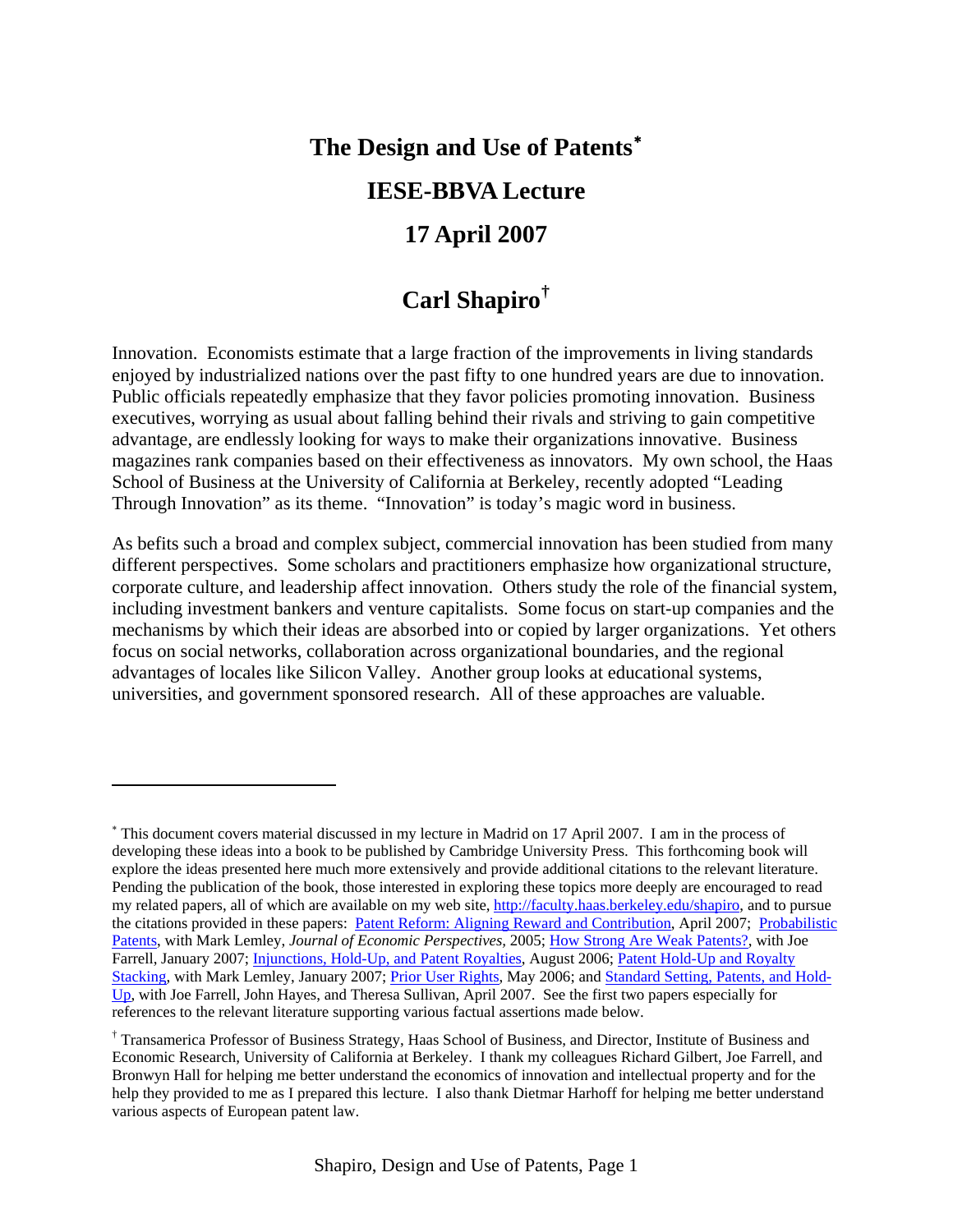Today, I will focus on one aspect of innovation which lies at the intersection of economics, management, and the law: intellectual property. Actually, I will devote the bulk of my lecture to one particular form of intellectual property: patents. I will touch briefly on trade secrets and know-how. I will mention copyrights only in passing. There is plenty to say about patents alone.

### **1. The Shifting Role of Patents in the United States**

When I teach competitive strategy to business students, we spend a lot of time talking about "sustainable competitive advantage." I like to emphasize that most sources of competitive advantage are transitory, and learning to sustain such advantages is just as important as learning to create them in the first place. Given my location in Berkeley, I often study high-tech industries, where the transitory nature of competitive advantage is especially clear. Nintendo dominated the video game industry from the mid-1980s into the mid-1990s, winning against Atari and Sega, but has seen its advantage greatly eroded over the past decade due to competition from Sony and Microsoft. Dell Computer built a highly successful and profitable company during the 1990s with improved business methods for making and selling personal computers, only to see its advantage erode in recent years as other companies have copied its methods. Competitive advantage can also be fleeting in traditional manufacturing industries, where successful practices can be imitated and cost advantages can shift as quickly as exchange rates.

What types of competitive advantage tend to be most durable?

 $\overline{a}$ 

Some companies with a "culture of innovation" seem to do very well over a sustained period of time, regularly introducing new and improved products and adopting state-of-the-art business practices. Apple Computer is often cited as highly innovative, with much credit given to Steve Jobs, the "innovator in chief." Last year, *Business Week* ranked Apple as the most innovative large global corporation. I applaud companies that have a "culture of innovation." But as an economist, I do not claim to know how to advise companies to build one. True to my training, I tend to think about competitive advantage in conventional economic terms: lower costs or better products, protected by barriers to entry. In today's global economy, it is becoming harder and harder to maintain an advantage based on lower input costs or based on keeping rivals from imitating successful products. Which brings us to patents.

Patents and trade secrets are the central legal mechanisms by which firms today seek to protect their innovations from being copied by rivals, a critical requirement if the competitive advantage flowing from innovation is to be sustained.<sup>[1](#page-1-0)</sup> In the industrial era, competitive advantage and barriers to entry often revolved around scale economies and favorable locations, which could provide access to low-cost raw materials and/or lower transportation costs to market. Economists studied these factors closely, and, of course, they remain important today in many industries. Patents and know-how certainly played a role in some industries, but not to the same extent that they do now in high-tech industries, where they often form the basis for competitive

<span id="page-1-0"></span> $1$  Of course, copyrights play this role, too, primarily in the area of content creation. My focus here is on technical areas in which the primary intellectual property protection comes from patents and trade secrets, not copyrights.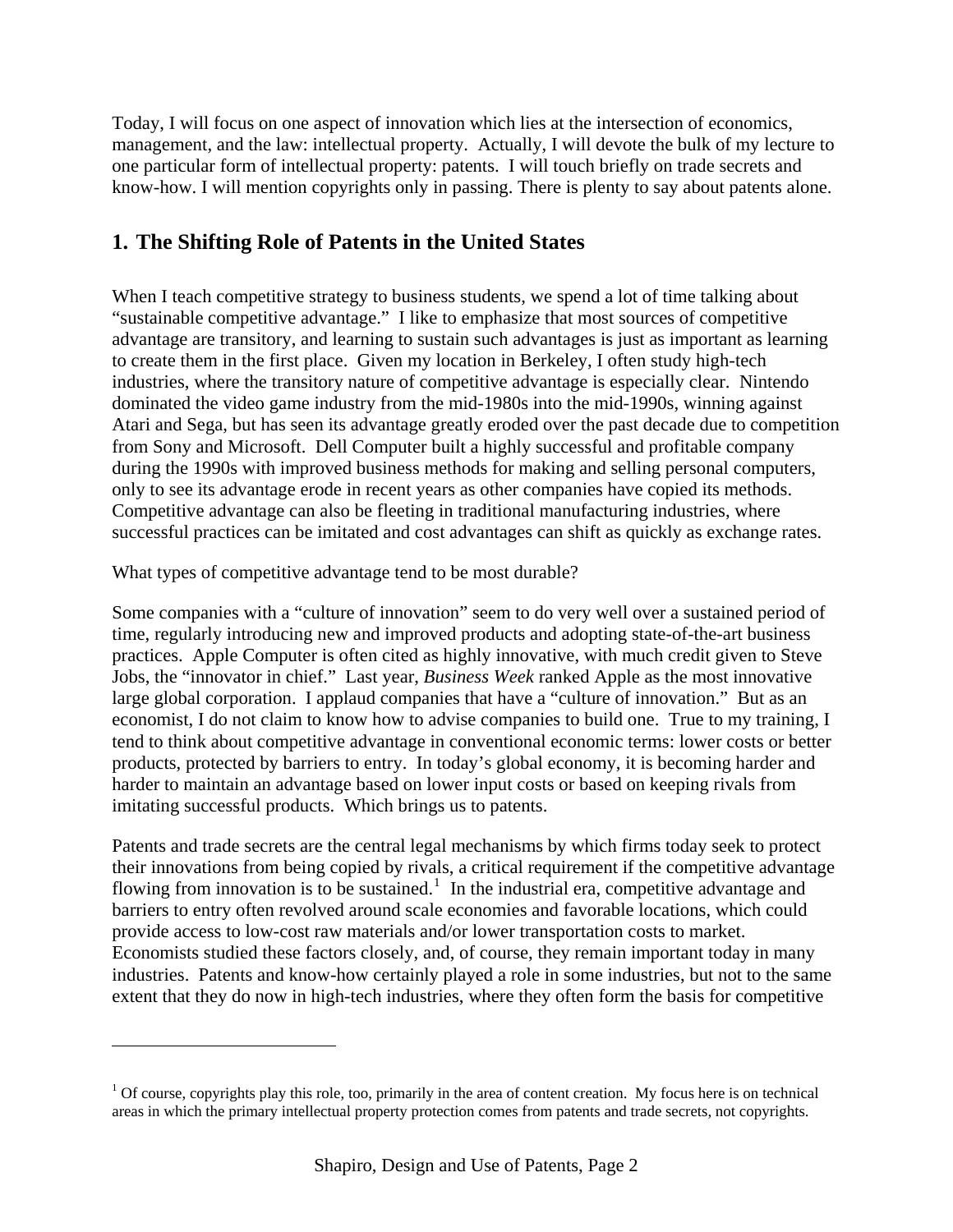advantage and barriers to entry. During the past twenty years, these forms of intellectual property have played a larger and larger role in business strategy, especially in the information, communications, and biotechnology industries, which in turn has led more and more economists to study the impact of trade secrets and patents on innovation and competitive advantage.

Worldwide patent data can help us see where patents are more or less important. The distribution of patents granted by different patent offices is highly skewed. In 2004, about 75% of patent applications and patents granted worldwide were in five offices: the United States, Japan, the European Patent Office, China, and the Republic of Korea.<sup>[2](#page-2-0)</sup> I know the most about the U.S. patent system, and much of the scholarly empirical work done so far examines U.S. patents, so I will focus my attention there. I know much less about the operations of the patent systems in Japan, China, and Korea. And here I am in Spain. So, after I discuss the design and use of patents in the U.S., I will compare the U.S. with the European Union.

There is strong evidence that patents are playing an increasingly important, and shifting, role in the U.S. As with so many things, good and bad, the U.S. has blazed its own path in the area of patents. Whether other industrialized nations will emulate the U.S. remains to be seen. Even if they do not, companies seeking to do business in the U.S. must deal with the U.S. system.

In 2006, about 444,000 patent applications were filed in the U.S., up from 206,000 in 1996 and only 1[3](#page-2-1)1,000 in 1986.<sup>3</sup> The growth rate in patent applications over the past decade has been about 8.0% per year. In 2006, about 183,000 patents were issued, up from 117,000 in 1996 and only 77,000 in 1986.<sup>[4](#page-2-2)</sup> The growth rate in patent grants over the past decade has been about 4.6% per year. While these figures might suggest that only about half of applications are granted, and that the U.S. Patent and Trademark Office (USPTO) is getting tougher on patent applicants, reality is more complex, for two primary reasons. First, there is a rapidly growing backlog of patent applications. The number of pending applications surpassed one million in 2006.<sup>[5](#page-2-3)</sup> The backlog has grown at about 12.7% per year over the past decade. Second, many applications are "continuation applications," in which patent applicants reapply for patents previously denied. Correcting for these factors, the USPTO grants around 85% of patent applications. This is a much higher rate than at the European Patent Office (EPO) or the Japanese Patent Office (JPO). The EPO also has experienced a sharp rise in the number of patent applications over the past decade and is coming under increasing pressure as its backlog of pending patents grows.

Unfortunately, the U.S. patent system has experienced a complex of related problems that are undermining its effectiveness as a means of promoting innovation. Several influential studies have concluded that the USPTO is plagued by problems of patent quality, frequently issuing

<span id="page-2-0"></span><sup>&</sup>lt;sup>2</sup> Source: [WIPO Patent Report, Statistics on Worldwide Patent Activities](http://www.wipo.int/ipstats/en/statistics/patents), p.4, World Intellectual Property Organization, 2006.

<span id="page-2-1"></span><sup>&</sup>lt;sup>3</sup> [Performance and Accountability Report,](http://www.uspto.gov/web/offices/com/annual/index.html) Table 2, U.S. Patent and Trademark Office, Fiscal Year 2006.

<span id="page-2-2"></span><sup>4</sup> [Performance and Accountability Report,](http://www.uspto.gov/web/offices/com/annual/index.html) Table 6, U.S. Patent and Trademark Office, Fiscal Year 2006.

<span id="page-2-3"></span><sup>&</sup>lt;sup>5</sup> [Performance and Accountability Report,](http://www.uspto.gov/web/offices/com/annual/index.html) Table 3, U.S. Patent and Trademark Office, Fiscal Year 2006.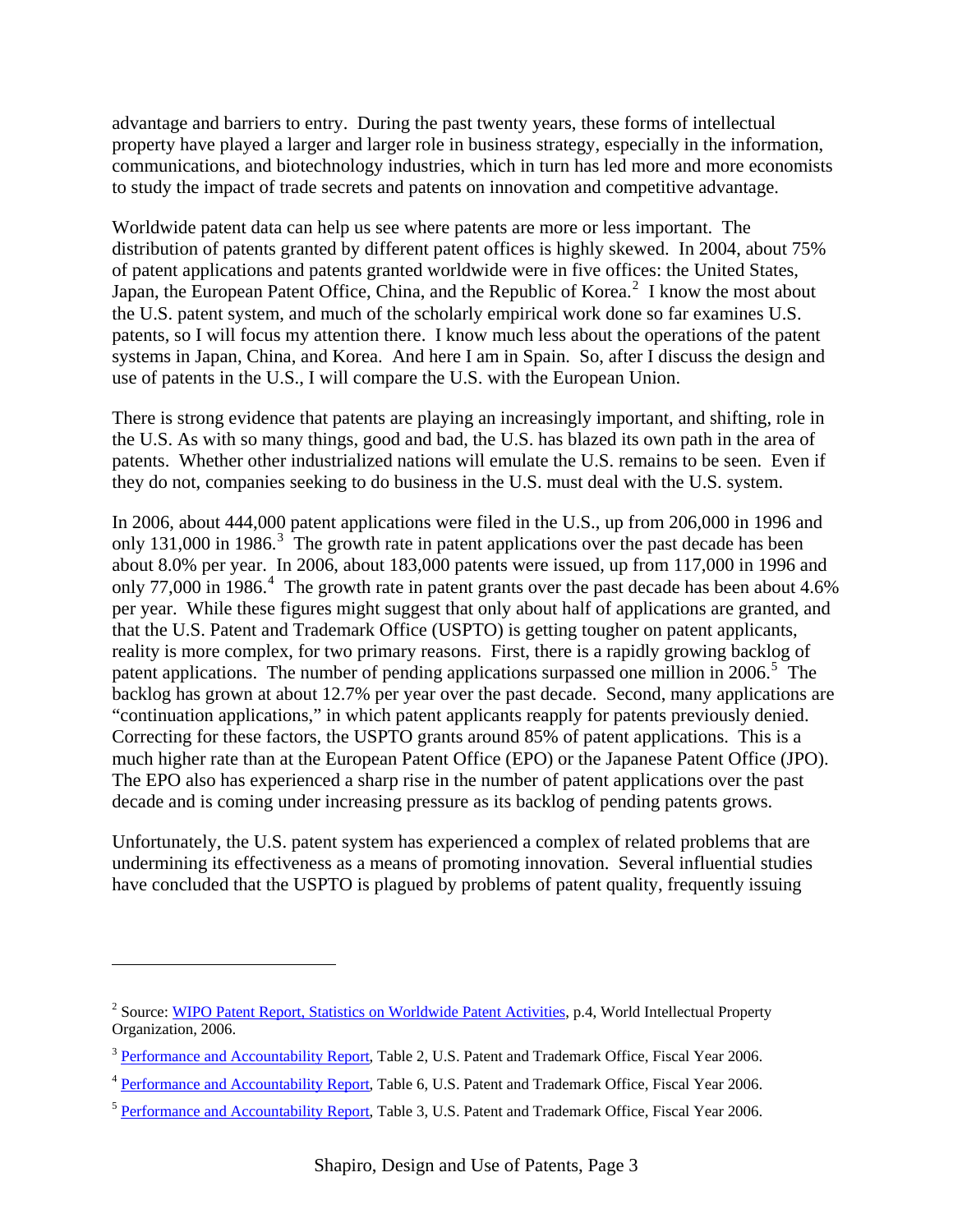patents to applicants who have not in fact made new and non-obvious discoveries.<sup>[6](#page-3-0)</sup> The USPTO lacks resources to process the flood of patent applications and can have difficulty identifying suitable "prior art." In fact, something of a vicious cycle has arisen: the more applications are filed, the less time the PTO has to process each one, making it more likely that an unworthy application will be approved, which encourages yet more patent applications. Despite problems of patent quality, all patents are presumed by the courts to be valid, meaning that alleged infringers are required to present "clear and convincing" evidence to have them invalidated.

Under U.S. patent law, a patent should not be granted if the patent application describes something that would have been obvious at the time to a "person having ordinary skill in the art." The Federal Circuit Court of Appeals, the special court established to handle patent cases, has defined "obviousness" narrowly, thereby allowing many firms to obtain patents when they did little if any real innovation. Fortunately, the U.S. Supreme Court is now reviewing the Federal Circuit's obviousness test.<sup>[7](#page-3-1)</sup> In the pending case, Teleflex received a patent covering gas pedals that combine two features: (1) they are adjustable, to fit drivers of different heights, and (2) they send an electronic signal to the engine when the driver presses down, rather than relying on a mechanical cable. Both features had been in the industry for years when Teleflex applied for its patent, but Teleflex was able to obtain a patent on combining them. Applying its test, the Federal Circuit ruled that the combination was not obvious, but the Supreme Court may well overrule them and establish a standard under which more patent applications would be rejected as describing technology that is obvious.

The problems with the U.S. patent system are not confined to the issuance of patents. A number of scholars have examined and documented the ways in which the U.S. system of patent litigation has shifted in favor of patent holders over the past 25 years, since the establishment of the specialized patent court, the Court of Appeals for the Federal Circuit (CAFC). Even as the courts have lowered the bar for obtaining a patent, they have made it possible for patent holders to obtain larger and larger damage awards from infringers. As a result, patents have become both easier to get and more valuable. Not surprisingly, firms have become more and more aggressive about obtaining and enforcing their patents.

Systematic and comprehensive evidence on patent litigation and patent damages is difficult to obtain, but there clearly has been a sharp increase in patent litigation and damages in the U.S. over the past decade. The number of patent infringement cases filed has grown steadily, at 7.7% per year over the past fifteen years; over 3000 cases were filed in 2004.<sup>[8](#page-3-2)</sup> On top of this, the average patent damages award has grown from around \$5 million in the early 1990s to nearly \$20 million today.<sup>[9](#page-3-3)</sup> This average is greatly affected by the very largest awards, which have

<span id="page-3-0"></span><sup>&</sup>lt;sup>6</sup> See Adam Jaffe and Josh Lerner, *Innovation and Its Discontents: How Our Broken Patent System is Endangering Innovation and Progress, and What to Do About It*, 2004; Federal Trade Commission, *To Promote Innovation: The Proper Balance Between Competition and Patent Law and Policy*, 2003; and National Academies of Science, *A Patent System for the 21st Century,* 2004.

<span id="page-3-1"></span><sup>7</sup> *KSR v. Teleflex*, Case No. 04-1350.

<span id="page-3-2"></span><sup>&</sup>lt;sup>8</sup> "2006 Patent and Trademark Damages Study," p. 7, PriceWaterhouseCoopers.

<span id="page-3-3"></span><sup>&</sup>lt;sup>9</sup> "2006 Patent and Trademark Damages Study," p. 11, PriceWaterhouseCoopers.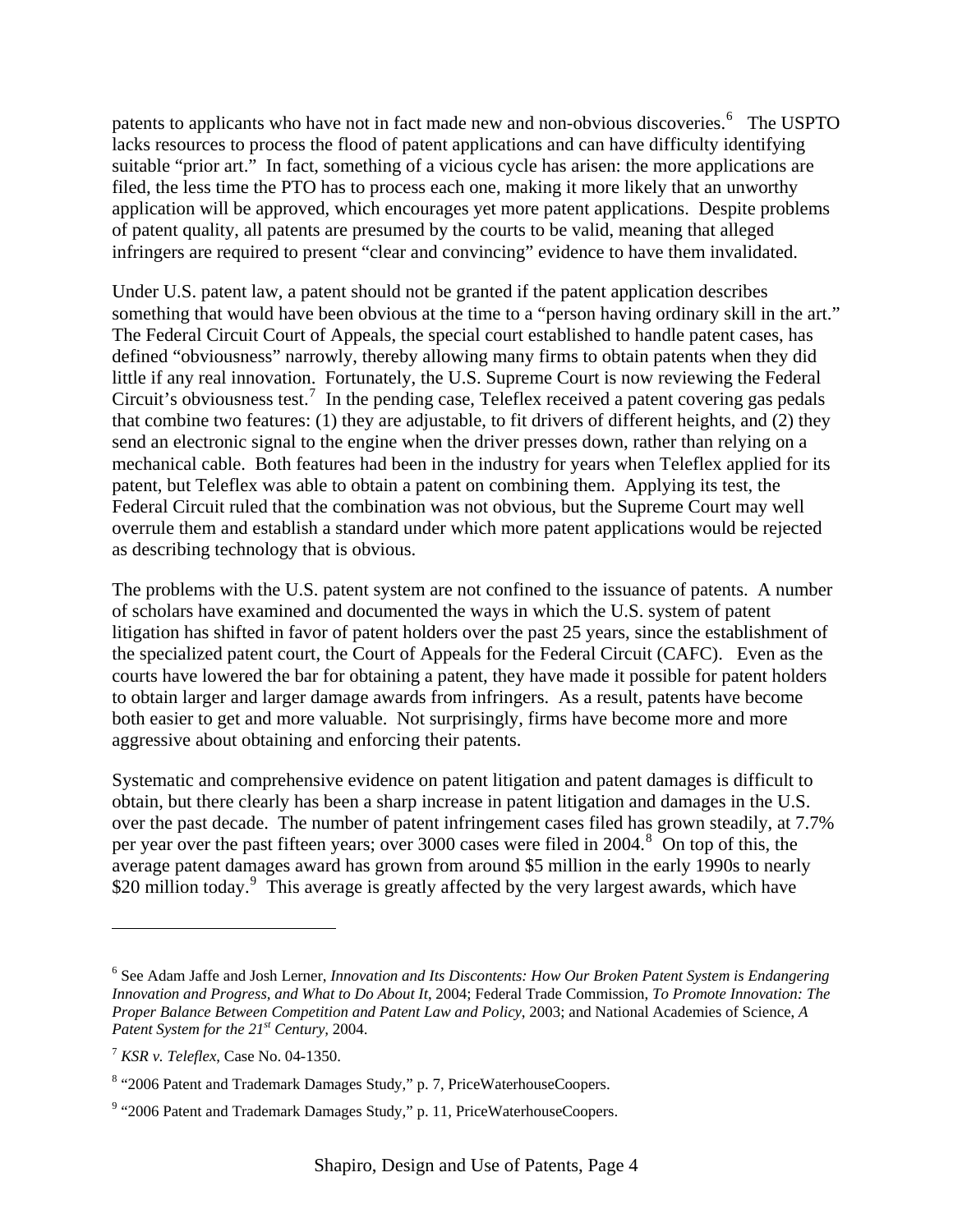skyrocketed. The most recent stunning example is the \$1.52 billion verdict against Microsoft for infringing patents owned by Alcatel-Lucent on the MP3 music format.<sup>[10](#page-4-0)</sup> Awards like this inevitably encourage other patents holders to file patent infringement cases and see if they, too, can win the lottery. Many of the largest patent awards are made by juries rather than judges.<sup>[11](#page-4-1)</sup>

In some industries, such as the semiconductor industry, the flawed U.S. patent system is creating an "arms race" with the game-theoretic structure of the prisoners' dilemma: as patents become easier to get and more valuable, each company applies for and obtains more patents, posing a greater threat to its rivals, who then seek more patents themselves. The net result is that the USPTO is issuing many more semiconductor patents in total. But these surge of patenting represented more than just innovation in this industry. Rather, the "patent propensity" of leading semiconductor companies has gone up: they are obtaining more patents relative to their R&D spending. And they are primarily using these patents defensively, as bargaining chips in case they are sued. Firms outside the industry, and firms exiting the industry or segments of it, are the ones using these patents offensively.<sup>[12](#page-4-2)</sup> Along similar lines, the impact of court decisions strengthening software patents was to depress, not boost, the value of software firms.<sup>[13](#page-4-3)</sup> Something is askew in a system that promotes patenting to defend against litigation, rather than to protect innovation.

More generally, there is evidence that firms in a number of industries adjusted their strategies in the 1980s and early 1990s in response to changes in the patent system: they began seeking more patents, but not because they were devoting more resources to R&D. A 1994 survey of R&D labs in U.S. manufacturing companies showed that patents were considered less important than trade secrets and lead time in appropriating the returns from R&D. Furthermore, patents were often sought for defensive reasons: to block rivals from getting patents and to use in negotiations and to prevent litigation.<sup>[14](#page-4-4)</sup>

The documented shifts in the U.S. patent system are of considerable interest and importance to scholars who study the U.S. patent system and to public policy makes who fashion that system. For obvious reasons, they also can directly affect the strategies of firms that hold or seek U.S. patents. But their importance extends to a great many companies doing business in the U.S., especially if they operate in the information and communication technology sector, broadly defined. Such companies may be unpleasantly surprised to find themselves defending a patent infringement case in the U.S., even if they never knowingly adopted any patented technology. Furthermore, scholars and public policy makers in other countries can learn from the U.S.

<span id="page-4-0"></span><sup>10</sup> See "MP3 Patents in Upheaval After Verdict," by Saul Hansell, *New York Times*, 23 February 2007. In contrast, Microsoft paid only \$16 million to Thompson to license many other MP3 patents from a consortium.

<span id="page-4-1"></span><sup>&</sup>lt;sup>11</sup> "2006 Patent and Trademark Damages Study," p. 16, PriceWaterhouseCoopers.

<span id="page-4-2"></span><sup>&</sup>lt;sup>12</sup> See "An Empirical Analysis of Patent Litigation in the Semiconductor Industry," Bronwyn Hall and Rosemarie Ziedonis, January 2007.

<span id="page-4-3"></span><sup>&</sup>lt;sup>13</sup> See Bronwyn Hall and Megan MacGarvey, "The Private Value of Software Patents," NBER Working Paper No. 12195, Revised April 2007.

<span id="page-4-4"></span><sup>&</sup>lt;sup>14</sup> See Wesley Cohen, Richard Nelson, and John Walsh, "Protecting Their Intellectual Assets: Why U.S. Manufacturing Firms Patent (Or Not)," NBER Working Paper No. 7552, 2000.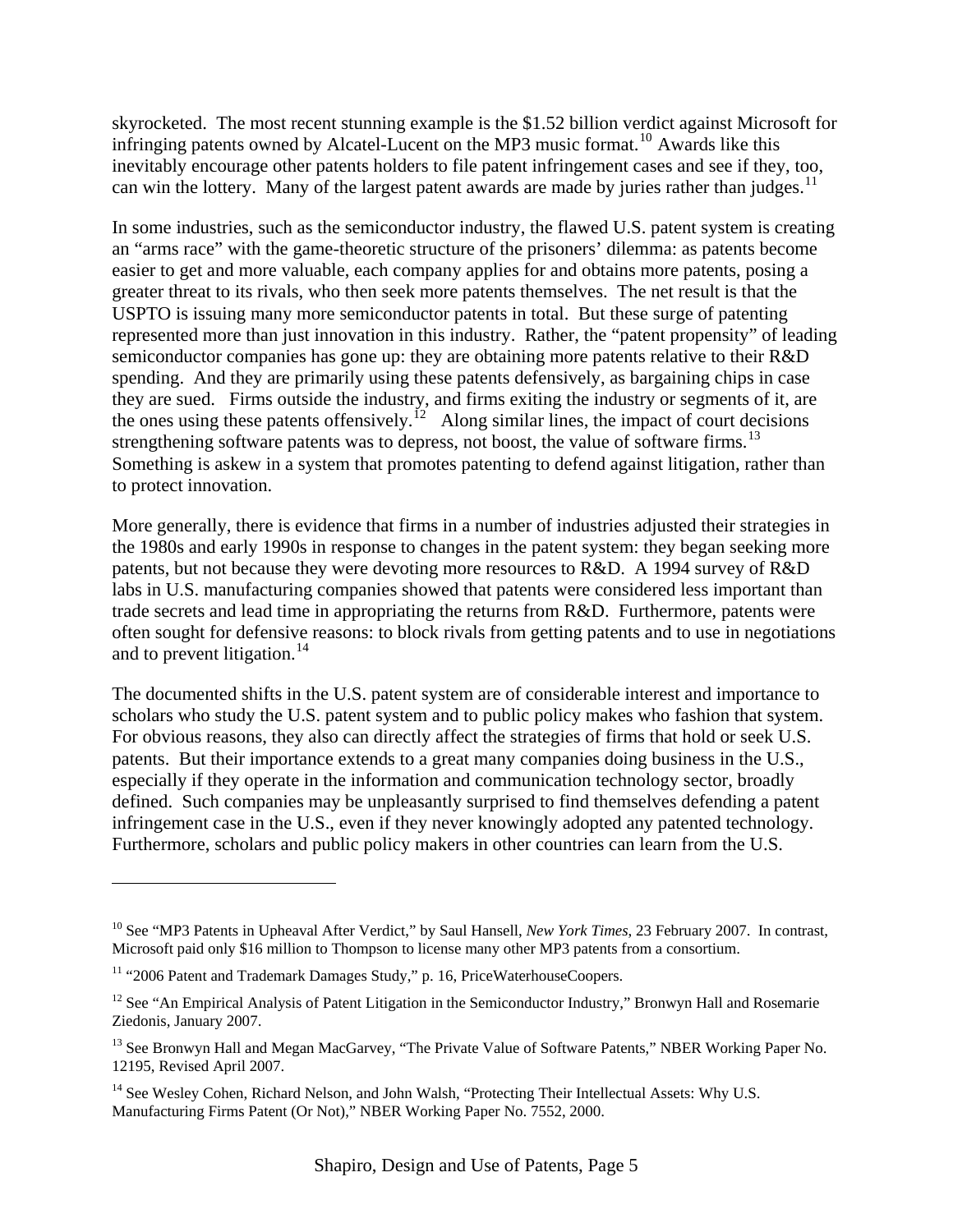experience. Indeed, one of my main messages here this evening is that there is much to learn from the mistakes made by the U.S. in patent policy over the past twenty years.

### **2. More Patents, Less Innovation?**

 $\overline{a}$ 

The notion that more patents, and stronger patents, may stifle rather than promote innovation may seem strange. We tend to think of patents as rewards for innovation, so "more patents" reflects "more innovation." We tend to think of innovation as creating spillovers, due to imperfect appropriability, so "stronger patents" means greater appropriability, which may seem both fair and efficient.

Unfortunately, however, the activity of filing for (and enforcing) patents is quite distinct from the activity of engaging in research and development (R&D). To oversimplify greatly, filing for patents involves hiring lawyers, while conducting R&D involves hiring scientists and engineers. More seriously, we need to distinguish the return to patenting from the return to conducting R&D. In fact, the evidence is mounting that many of the changes in the U.S. patent system over the past twenty years, under which the requirements for obtaining a patent have been reduced even while the rights awarded to patent holders have been strengthened, are stifling rather than promoting innovation. For example, while the semiconductor industry is obviously highly innovative, it appears that recent shifts in the patent system have reduced the design freedom of semiconductor firms and imposed excessive costs in the form of patent damages and patent royalties on semiconductor firms vulnerable to accusations of patent infringement.

My work on patents has focused on several related economic problems that arise systematically under the current U.S. patent system. When these problems are present and significant, they reduce the return on innovation for non-patent holders and thus stifle innovation. The problems listed below are especially pronounced in the information technology sector, although they are certainly not confined to that sector.<sup>[15](#page-5-0)</sup> A discussion of any one of these problems could form the basis for an entire lecture; here I will simply list and define these problems and indicate how they relate to features of the patent system. See especially my paper "Patent Reform: Aligning Reward and Contribution," for further discussion of these points. All of these ideas, and more, will be developed extensively in the forthcoming book from Cambridge University Press.

• **Patent Hold-Up**: a variation on traditional problems of hold-up and opportunism that arises when a technology user has made investments that are specific to the patented technology. This problem is especially severe if the patent holder can obtain an injunction to prevent the technology user from selling products that make use of the patented technology.[16](#page-5-1) The patent hold-up problem is exacerbated by poor patent quality.

<span id="page-5-0"></span><sup>&</sup>lt;sup>15</sup> These and other related problems are growing as the scope of what can be patented expands. Patents in the U.S. can cover not only software but genes, biotech tools, business methods, and even tax strategies.

<span id="page-5-1"></span><sup>&</sup>lt;sup>16</sup> The Supreme Court recently and helpfully gave the lower courts greater flexibility to determine whether patent holders should obtain injunctions; see *eBay v. MercExchange*. Previously, the Court of Appeals for the Federal Circuit had issued injunctions virtually automatically.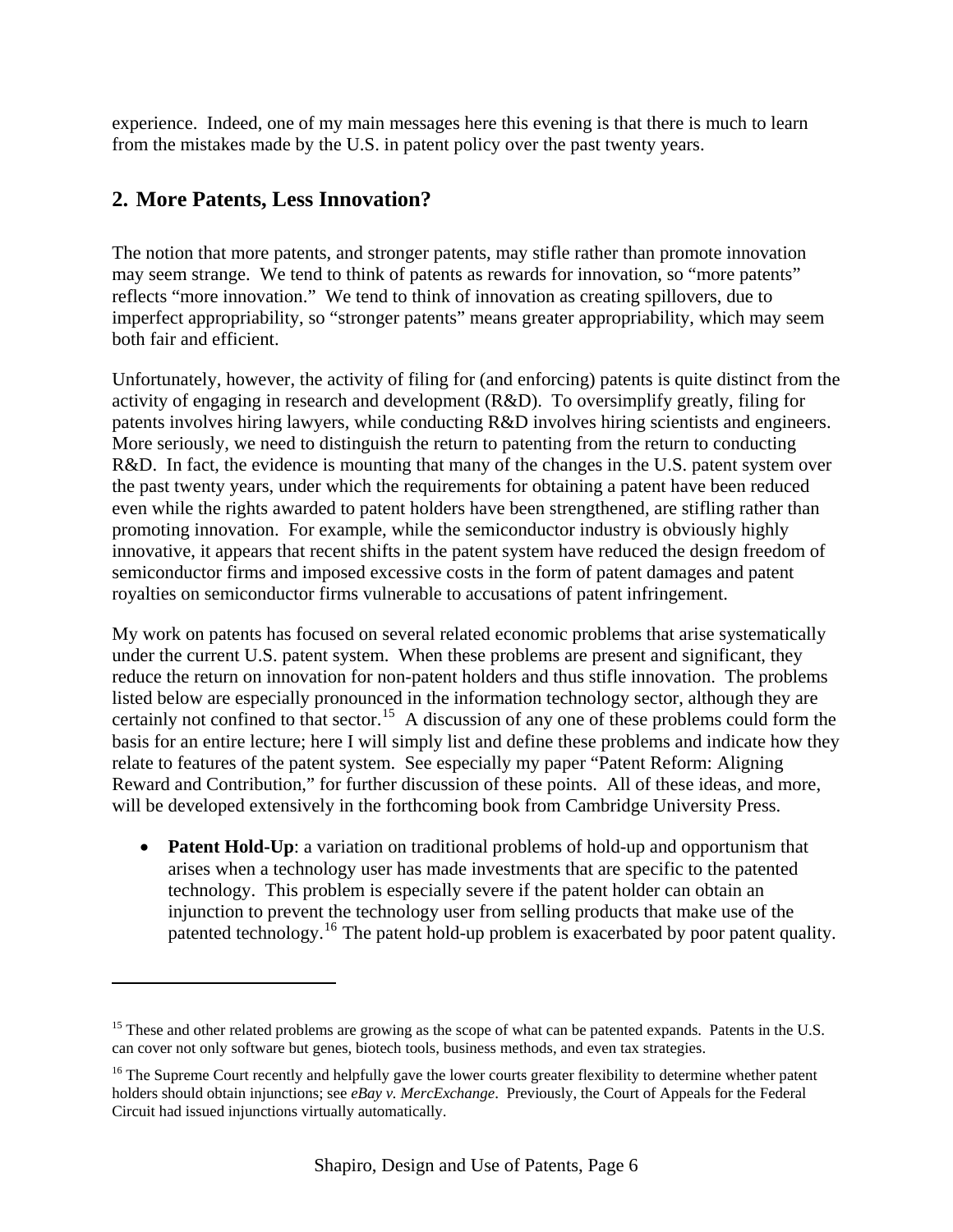It can be reduced by opening up the examination process to help the PTO identify prior art, by improving post-grant opposition, and by establishing broader prior user rights.

- **Patent Ambush of Product Standards**: This an especially dangerous variant of patent hold-up that arises for patents essential to comply with a product standard. Standard setting organizations can reduce the danger of patent ambush by adopting effective rules requiring patent holders to disclose and license their essential patents on "fair, reasonable, and non-discriminatory" (FRAND) terms. Prior user rights can also help solve this problem. Enlightened competition policy can complement SSO rules while giving members of standard setting organizations suitable flexibility to prevent or limit patent ambush.
- **Excessive Rewards with Multiple Independent Invention**: When two or more parties achieve the same invention at roughly the same time, awarding one with exclusive rights can be a highly inefficient method of rewarding innovation. This problem is especially severe if the non-obviousness standard is set low, so many patents are granted for minor improvements which are likely to be achieved by multiple parties at modest cost and roughly the same time. Granting prior user rights to those who independently achieve the same invention at an early date can improve efficiency and help solve hold-up problems.
- **Licensing of Weak Patents**: Patents are probabilistic property rights. When weak patents are issued, challenging them and invalidating the patent is a public good. Owners of weak patents who license them to competing downstream firms can exploit the public good nature of challenges to obtain excessive rewards. This problem can be reduced by improving patent quality, such as by using a peer-to-patent system like the one advocated by IBM.<sup>[17](#page-6-0)</sup> An especially promising way to reduce this problem is to establish an effective system by which patents can be challenged through re-examination or opposition soon after they are issued and before they are licensed.
- **Royalty Stacking**: Complex products can potentially infringe on hundreds or even thousands of patents. This creates a situation with the same features as the classic problem of Cournot complements, which can lead to inefficiently high royalty rates.<sup>[18](#page-6-1)</sup> While cross licenses and patent pools can help solve the problem, individual patent holders may be tempted to hold out for higher royalties. This problem can be reduced by making the "non-obviousness" requirement more stringent and by limiting the ability of patent holders to obtain injunctions in some situations.
- **Excessive Damages**: This problem refers to patent damages awards that do not reflect the underlying value of the patented technology. In cases where damages are based on

<span id="page-6-0"></span><sup>&</sup>lt;sup>17</sup> See, "Open Call from Patent Office," by Alan Sipress, *Washington Post*, 5 March 2007 and "Hoping to Be a Model, I.B.M. Will Put its Patent Filings Online," by Steve Lohr, *New York Times,* 26 September 2006.

<span id="page-6-1"></span><sup>&</sup>lt;sup>18</sup> See Carl Shapiro, "Navigating the Patent Thicket: Cross Licenses, Patent Pools, and Standards," NBER Innovation Policy and the Economy, Adam Jaffe, Josh Lerner, and Scott Stern, eds., 2000.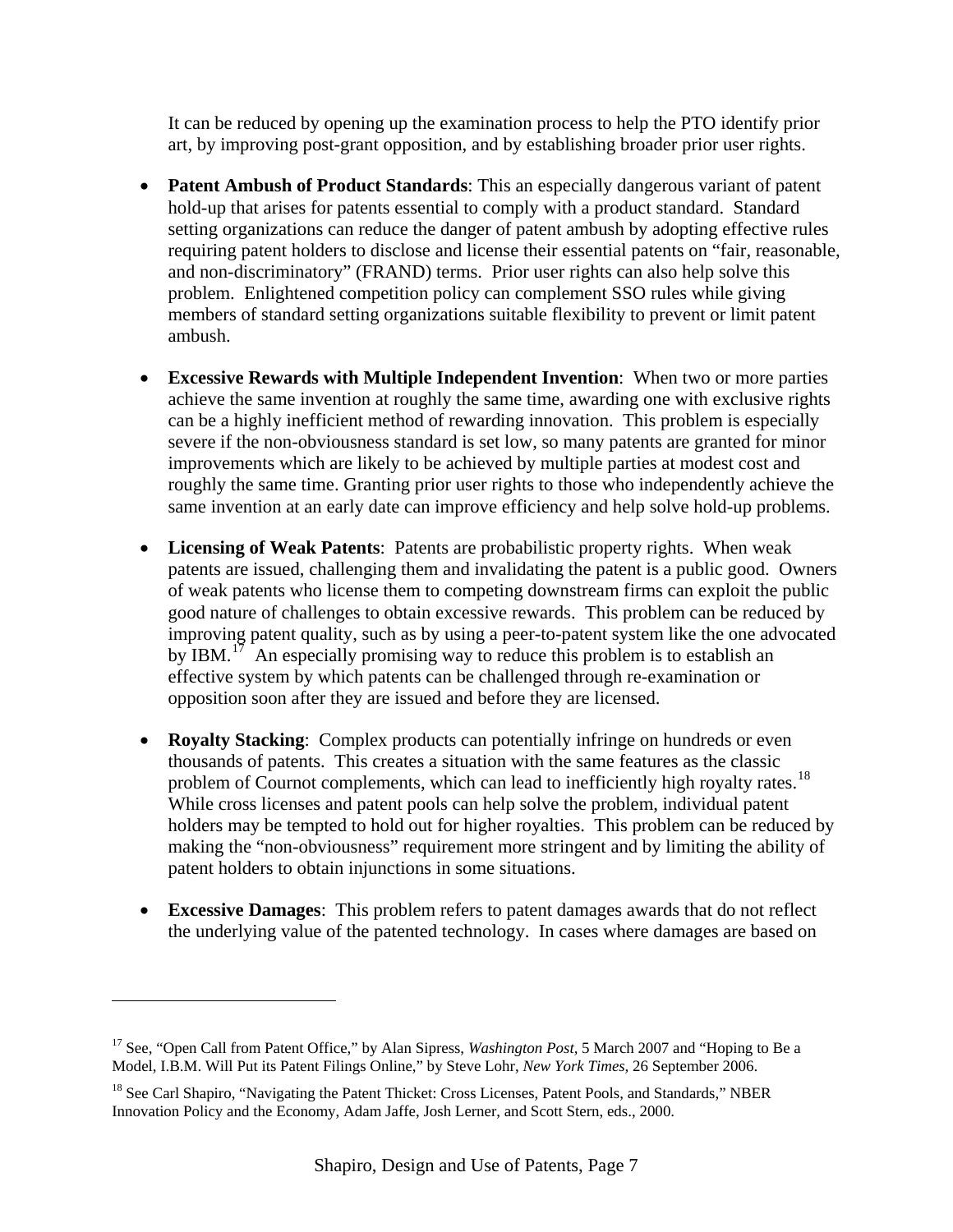reasonable royalties for complex products, care must be taken to insure that the royalty rate reflects the value of the patented feature, not the value of the entire product.

Let me pause here to give two examples that illustrate some of these problems.

In the early 1990s, in an effort to improve air quality, California developed rules requiring that gasoline sold in California burn more cleanly. Gasoline refiners and automobile companies were consulted, and various alternatives for "reformulated gasoline" were considered. One oil company, Unocal, performed some tests to examine the relationship between various gasoline attributes and harmful emissions. Other companies were performing similar tests at the same time, but Unocal's tests were the most systematic at the time they were done. Unocal shared its results with industry members while secretly filing for patents on the statistical relationships they had uncovered. After California put its new rules in place and refineries invested billions of dollars in their refineries to comply with those rules, Unocal asserted that a large fraction of all the reformulated gasoline infringed its patents. Unocal sued several refineries for patent infringement for one of its patents, and won. Unocal was awarded tens of millions of dollars of infringement damages in an initial round and sought hundreds of millions more. Later, the Federal Trade Commission sued Unocal for acting deceptively and for monopolization.<sup>[19](#page-7-0)</sup> The Unocal case illustrates how the U.S. patent system can provide a huge reward to the owner of a patent that can be used opportunistically against other firms who have made large investments that are specific to the patented technology. In such cases, much of the patent holder's return can result from hold-up, not from innovation. The Unocal case is a good example of patent holdup, patent ambush with product standards, and excessive rewards with multiple invention.

A more recent and better known example involves the popular Blackberry wireless e-mail device. NTP, a patent holding company, claimed that RIM, the provider of the BlackBerry, had infringed several of NTP's patents. After a jury found NTP's patents valid and infringed by RIM, NTP asked the court to issue an injunction to stop RIM from selling infringing BlackBerry devices. As a result, RIM came under enormous pressure to settle the case to avoid a shutdown of the BlackBerry service, which could have resulted from a court injunction forcing RIM to stop infringing NTP's patents. In March [20](#page-7-1)06, RIM paid  $$612.5$  million to NTP to settle the case.<sup>20</sup> The magnitude of this payment reflected the strong bargaining position NTP enjoyed by virtue of its threat to shut down BlackBerry service, not the underlying value of NTP's patented technology or the strength of its patents at the time. The NTP case is a good example of patent hold-up and the licensing of weak patents. Note that *Business Week* listed RIM, not NTP, as one of the most innovative companies in 2006.

1

<span id="page-7-0"></span> $19$  I served as an economic expert witness for the FTC when it challenged Unocal's conduct. The case was subsequently settled when Unocal was acquired by Chevron, which agreed not to assert the relevant patents against refiners producing gas to comply with the California regulations.

<span id="page-7-1"></span><sup>20</sup> See "RIM to Pay NTP \$612.5 Million to Settle BlackBerry Patent Suit," *Wall Street Journal,* March 4, 2006.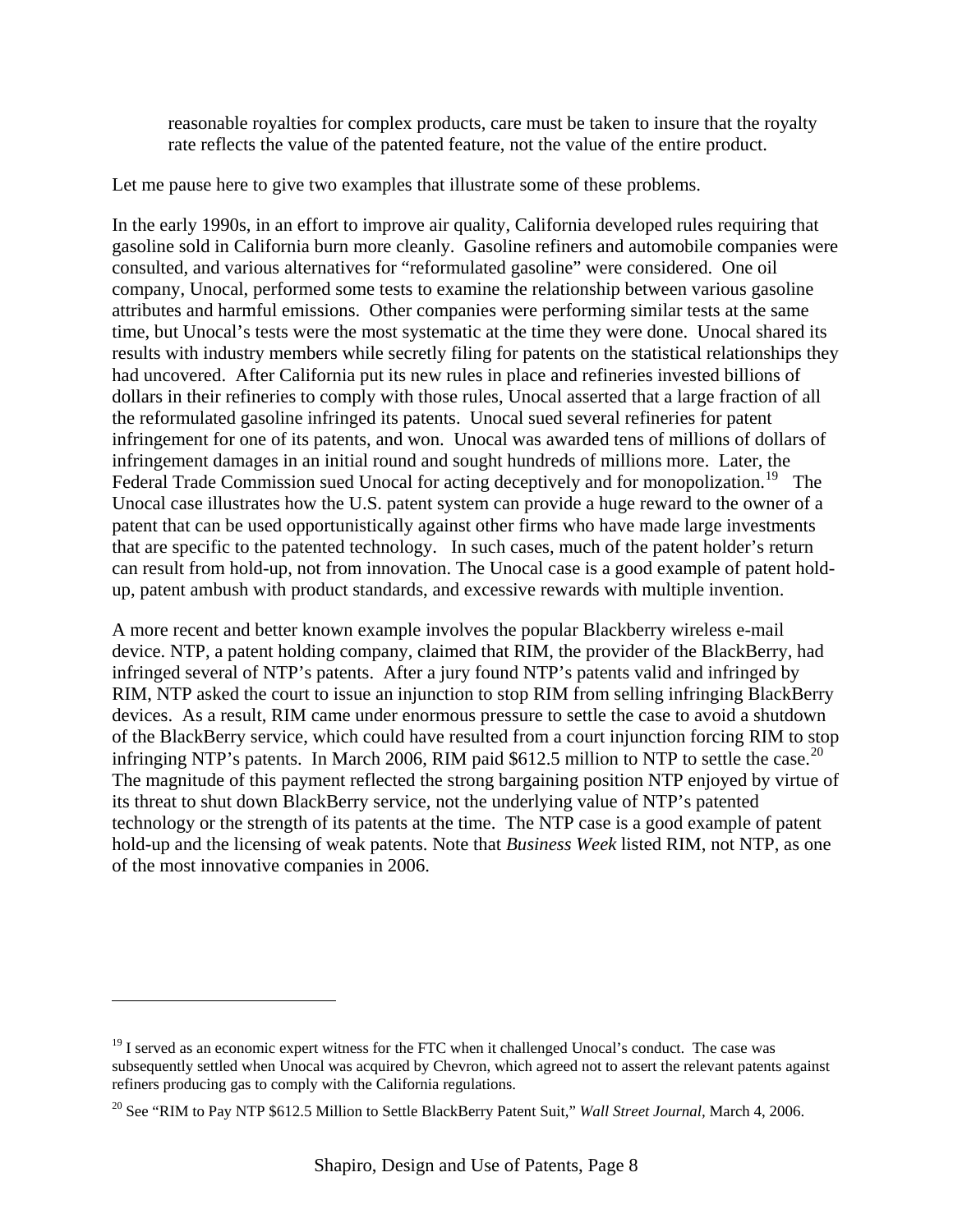#### **3. Lessons for Patent Policy and Competitive Strategy**

If patents are strong and relatively easy to get, profit-maximizing companies will find ways to apply and receive more patents. This may not entail more innovation. Rather, it can lead to a mutually destructive arms race with the structure of the prisoners' dilemma game, ultimately stifling rather than promoting innovation.

Companies can and will adjust their intellectual property strategies in multiple, creative ways to exploit opportunities created by whatever patent system they are facing. We have seen this is the U.S., especially with the rise of so-called "patent trolls" who may do little or nothing by way of actual innovation and may not even sell any products, but who are expert at exploiting patents and, some would say, holding up their victims using the patent system. Other intellectual property strategies and institutions are still being developed, including: (1) taking an inventory of a company's patents, looking for underexploited jewels, so-called "Rembrandts in the Attic;" (2) acquisition of previously unexploited patents by companies whose core competency is their ability to extract favorable license terms; (3) auctioning off patents, either singly or in bundles, and/or creating a marketplace in which patents can be bought and sold; and (4) securitization of the revenue streams associated with patent licensing; and If the patents at issue are truly deserved and the rewards to patentees are in line with their contributions, these new intellectual property strategies are to be welcomed. However, if patent quality is problematic and patent hold-up is a genuine danger, these new strategies may allow clever firms to exploit the patent system more quickly and more effectively without promoting innovation.

By this point in the evening, it should be clear that I am not here on a mission to export U.S. patent policy to Europe. Quite the contrary. In fact, the E.U. has avoided problems in several areas by refraining from copying aspects of the U.S. patent system. Four major differences stand out where the EU system appears to be superior:

• **Patent Quality**: The EPO has placed greater emphasis on patent quality than has the USPTO. Compare the two most recent annual reports by the USPTO and the EPO. The USPTO report begins by emphasizing the importance of strong intellectual property rights, stating: "it's critical that the United States Patent and Trademark Office (USPTO) continually improve and evolve to foster the growth and protection of our nation's valuable IP resources."<sup>[21](#page-8-0)</sup> The EPO report, by contrast, emphasizes at the outset that: "Quality is the key to the future of the European Patent System."[22](#page-8-1) Despite this statement, however, pressure has increased on the EPO to reduce backlogs, which could harm patent quality. $^{23}$  $^{23}$  $^{23}$ 

<span id="page-8-0"></span><sup>&</sup>lt;sup>21</sup> [Performance and Accountability Report,](http://www.uspto.gov/) p.3, U.S. Patent and Trademark Office, Fiscal Year 2006.

<span id="page-8-1"></span><sup>22</sup> [Annual Report 2005,](http://www.epo.org/about-us/office/annual-reports/2005.html) p.4, European Patent Office.

<span id="page-8-2"></span><sup>&</sup>lt;sup>23</sup> See Dietmar Harhoff, "Intellectual Property Rights in Europe – Where do We Stand and Where Should We Go?" September 2006.